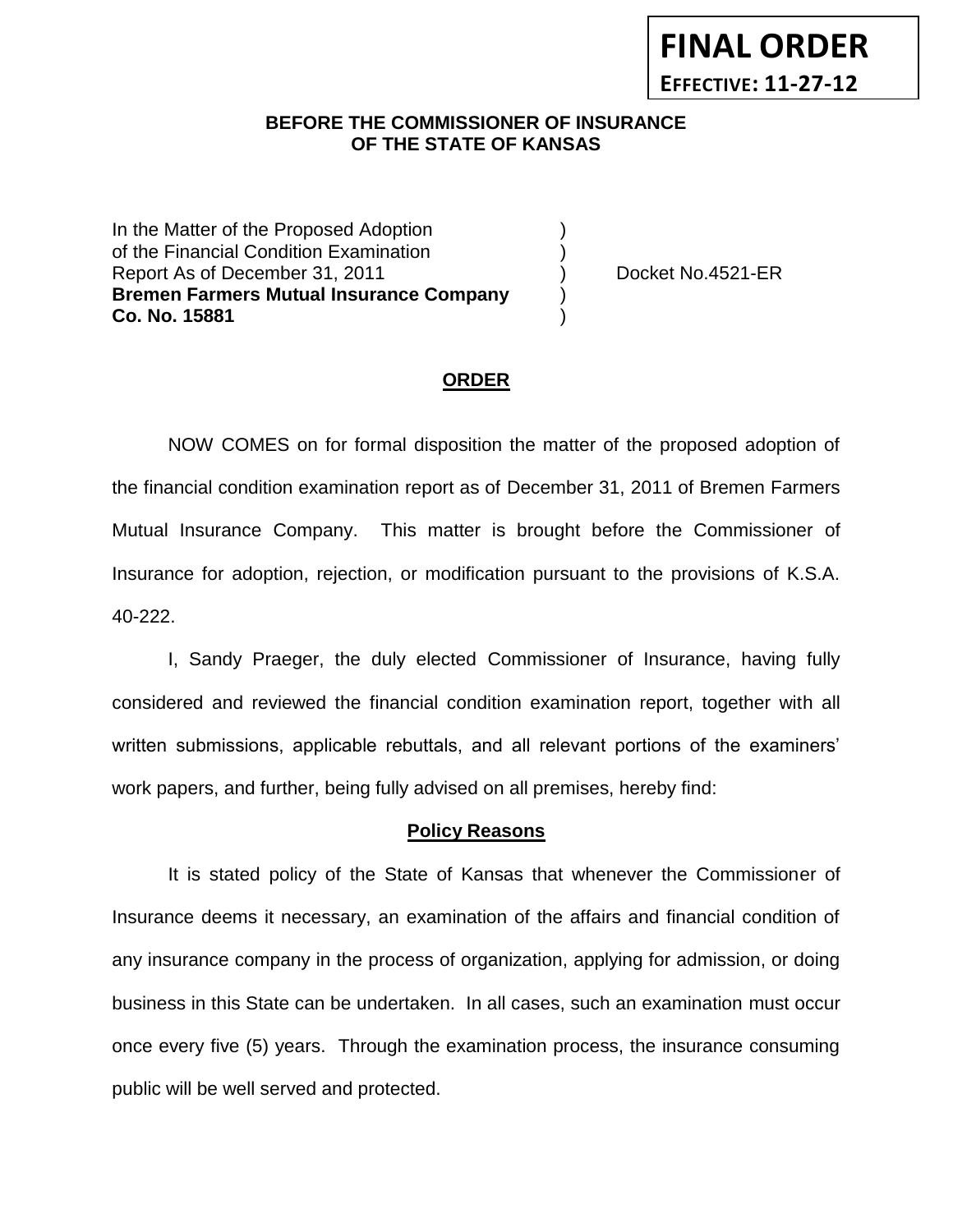#### **Findings of Fact**

1. The Commissioner of Insurance has jurisdiction over this matter pursuant to K.S.A. 40-222.

2. An examination of Bremen Farmers Mutual Insurance Company was undertaken by the Kansas Insurance Department and was completed October 12, 2012.

3. The examiner-in-charge tendered and filed with the Kansas Insurance Department a verified written report of the examination within thirty (30) days following completion of the examination, to wit, on October 12, 2012.

4. Following receipt of the verified report, the Kansas Insurance Department transmitted the report to Bremen Farmers Mutual Insurance Company on October 15, 2012, with a duly executed notice advising the company of its opportunity to prepare and submit to the Kansas Insurance Department a written submission or rebuttal with respect to any and all matters contained in the report. Bremen Farmers Mutual Insurance Company was further advised that any written submission or rebuttal needed to be filed with the Kansas Insurance Department no later than thirty (30) days after receipt of the verified report.

5. Bremen Farmers Mutual Insurance Company filed a written acceptance of the verified report on October 24, 2012.

6. Based upon the written submission tendered, Bremen Farmers Mutual Insurance Company took no exceptions to matters contained in the verified report.

7. Within thirty (30) days of the end of the time period allowed for written submission or rebuttal, the Commissioner of Insurance fully reviewed the report, together with all written submissions and rebuttals provided by Bremen Farmers Mutual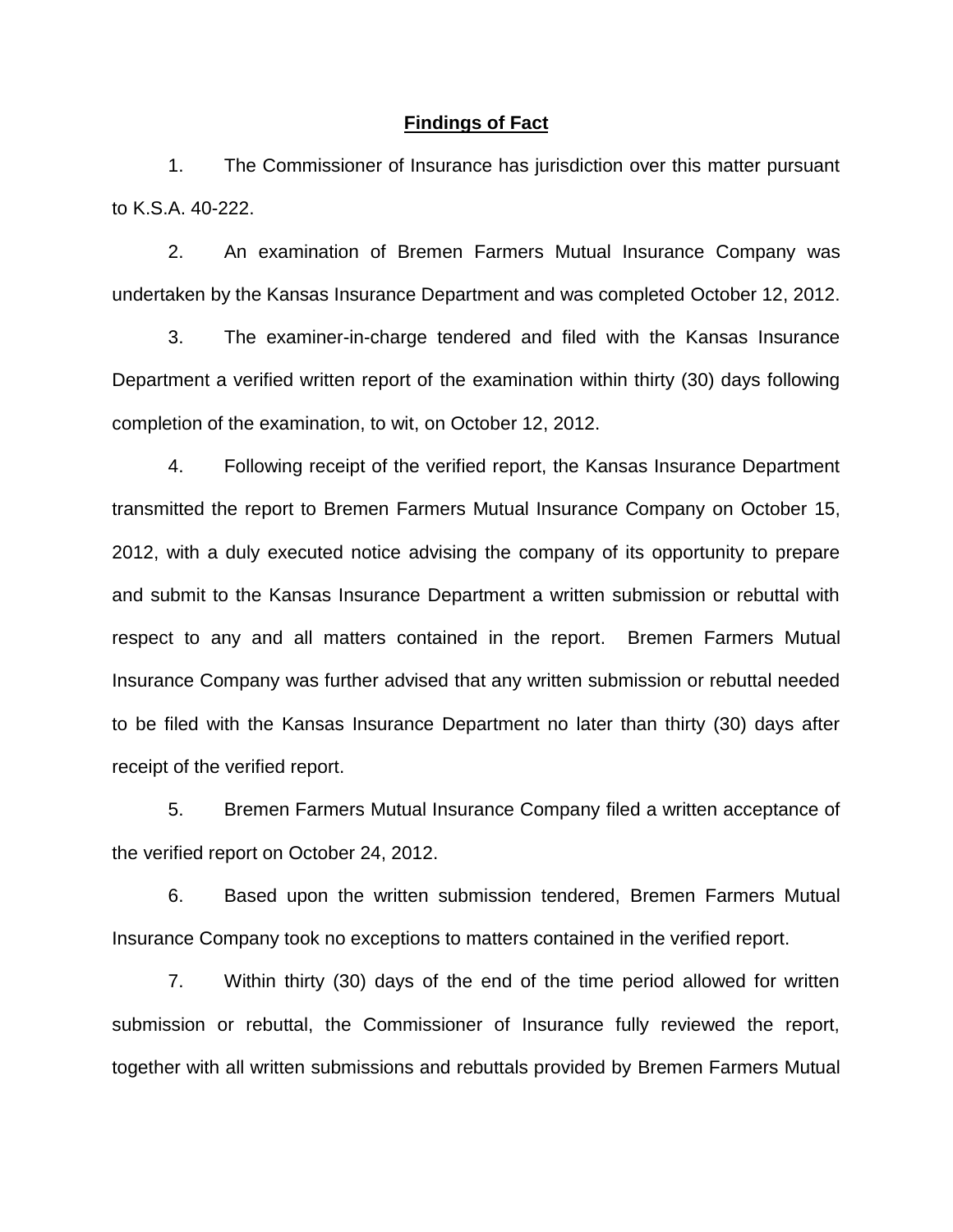Insurance Company. The Commissioner of Insurance further reviewed all relevant workpapers.

8. No other written submissions or rebuttals were submitted by Bremen Farmers Mutual Insurance Company.

# **Conclusion of Law**

9. K.S.A. 40-222(k)(2) provides:

"Within 30 days of the end of the period allowed for the receipt of written submissions or rebuttals, the commissioner shall fully consider and review the report, together with any written submissions or rebuttals and any relevant portions of the examiners workpapers and enter an order:

- (A) Adopting the examination report as filed or with modification or corrections. If the examination report reveals that the company is operating in violation of any law, regulation or prior order of the commissioner, the commissioner may order the company to take any action the commissioner considers necessary and appropriate to cure such violations; or
- (B) rejecting the examination report with directions to the examiners to reopen the examination for purposes of obtaining additional data, documentation or information, and refiling pursuant to subsection (k); or
- (C)call and conduct a fact-finding hearing in accordance with K.S.A. 40- 281 and amendments thereto for purposes of obtaining additional documentation, data, information and testimony."
- 10. Based upon the Findings of Fact enumerated in paragraphs #1 through #8

above, the financial condition examination report as of December 31, 2011 of Bremen

Farmers Mutual Insurance Company should be adopted.

### **IT IS THEREFORE, BY THE COMMISSIONER OF INSURANCE, ORDERED THAT:**

1. The financial condition examination report as of December 31, 2011 of

Bremen Farmers Mutual Insurance Company hereby is adopted.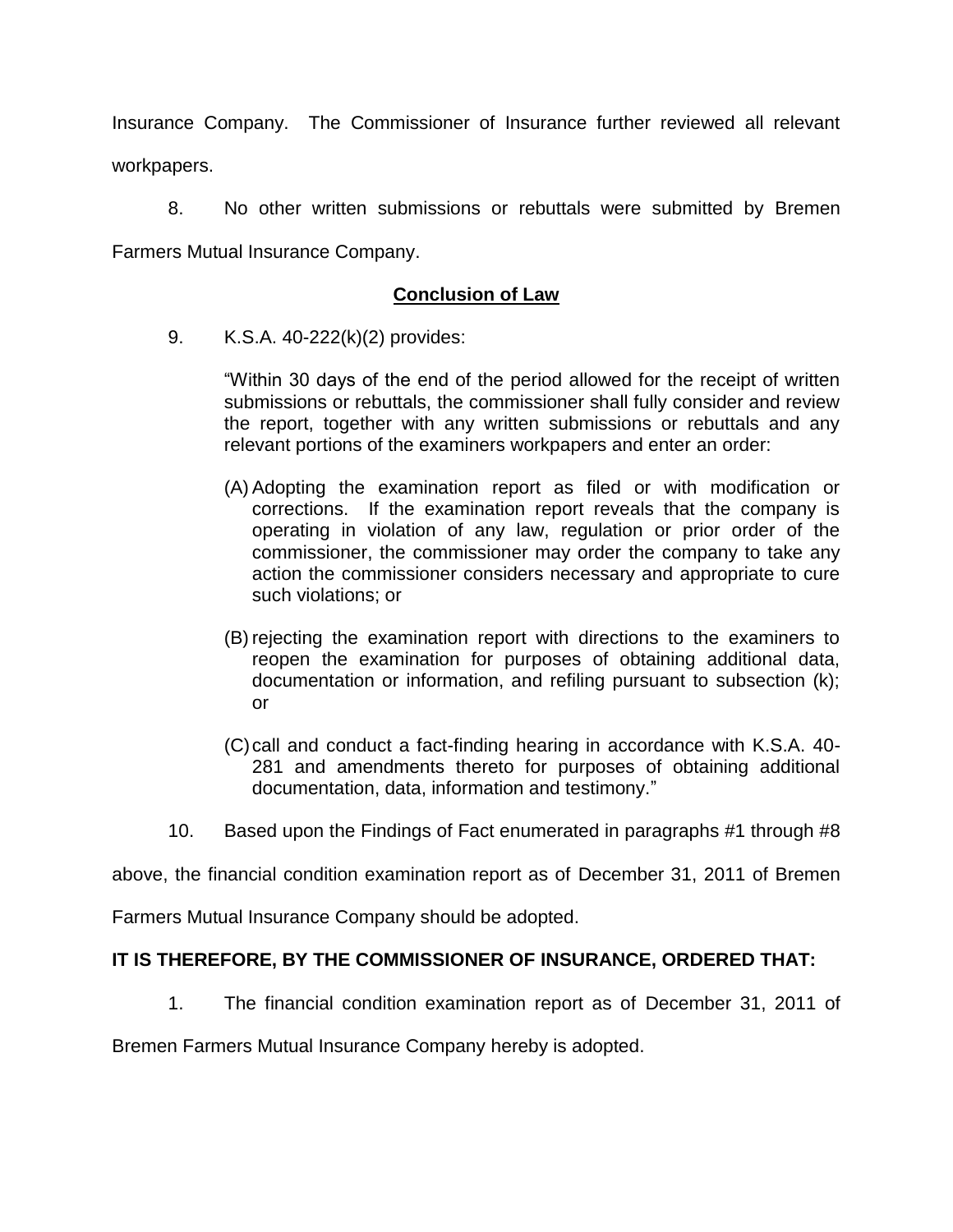2. The Commissioner of Insurance retains jurisdiction over this matter to issue any and all further Orders deemed appropriate or to take such further action necessary to dispose of this matter.

**IT IS SO ORDERED THIS \_\_9th\_\_ DAY OF NOVEMBER, 2012 IN THE CITY OF TOPEKA, COUNTY OF SHAWNEE, STATE OF KANSAS.**



\_/s/ Sandy Praeger\_\_\_\_\_\_\_\_\_\_\_\_\_\_\_\_ Sandy Praeger Commissioner of Insurance By:  $\angle$ /s/ Zachary J.C. Anshutz $\angle$ Zachary J. C. Anshutz General Counsel

# **NOTICE OF RIGHTS TO HEARING AND REVIEW**

**Within fifteen (15) days of the date of service of this Order,** Bremen Farmers

Mutual Insurance Company may submit a written request for a hearing pursuant to

K.S.A. 77-537 and K.S.A. 77-542. Any request for a hearing should be addressed to

the following:

Zachary J.C. Anshutz, General Counsel Kansas Insurance Department 420 S.W. 9<sup>th</sup> Street Topeka, Kansas 66612